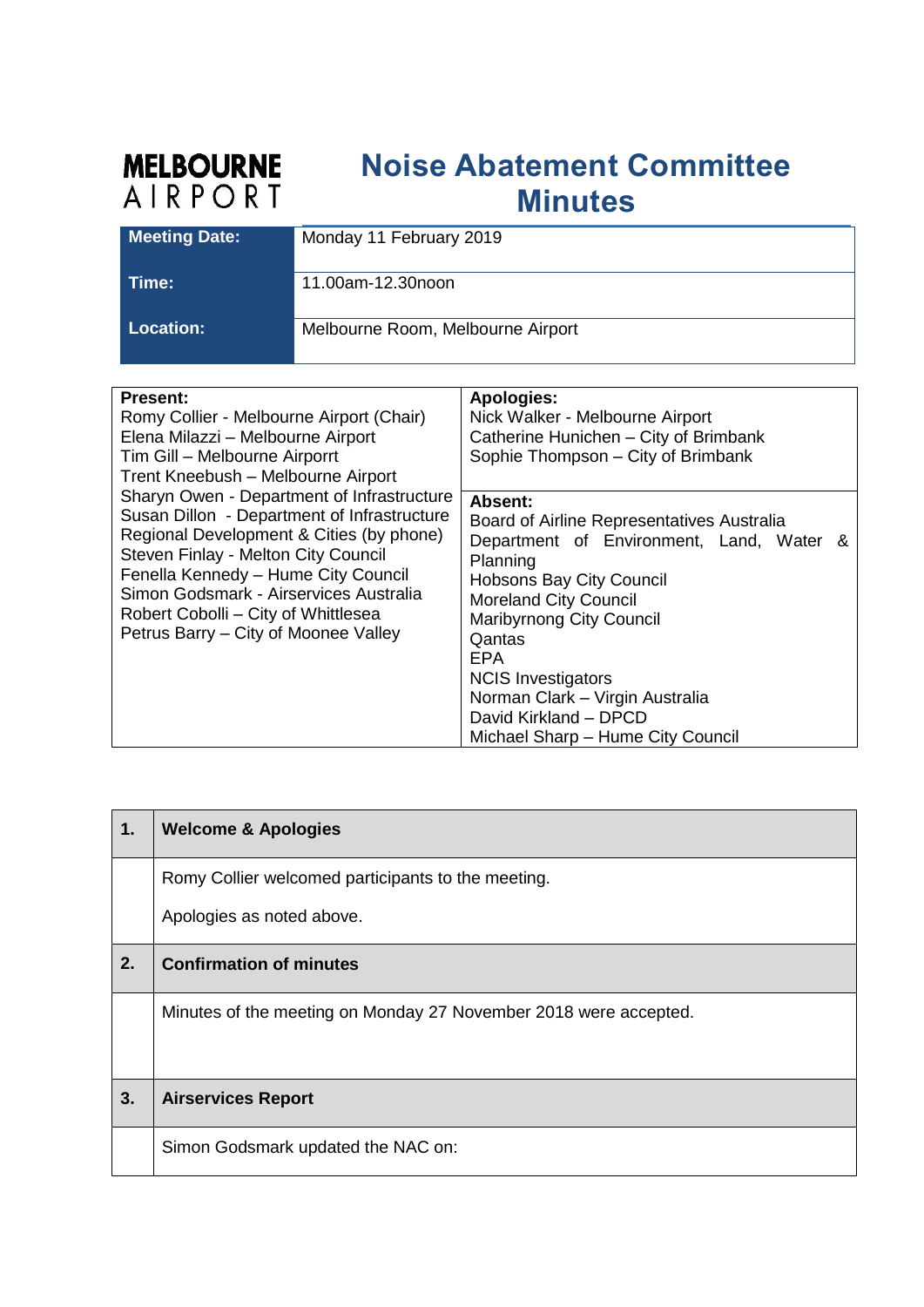Runway 09 Arrivals, new mode update:

|    | Provided an update on the introduction of a new Runway mode in April 2019 to<br>minimise airborne and ground delays during peak. The proposed new mode will<br>generally be used in summer when there are south or south easterly winds, and will<br>not be used between 11pm and 6am (Copy of Airservices presentation included as<br>attachment). |
|----|-----------------------------------------------------------------------------------------------------------------------------------------------------------------------------------------------------------------------------------------------------------------------------------------------------------------------------------------------------|
|    | Community consultation is currently being undertaken for this change and is<br>planned to close on 26 February 2019<br>Airservices will publish community specific fact sheets on their website                                                                                                                                                     |
|    | Keilor East noise monitor:                                                                                                                                                                                                                                                                                                                          |
|    | The landowner of the site is conducting works and the power source has been<br>$\bullet$<br>removed, Keilor East Noise monitor has been offline since January 11 2019,<br>$\triangleright$ The WebTrak notice was placed just prior to Airservices shutdown in December                                                                             |
|    | The noise monitor will need to be relocated, Airservices have been working closely<br>$\bullet$<br>with the landowners on options for alternate power sources and will advise NAC<br>and CAGG when Airservices have more information.                                                                                                               |
|    | <b>Online Noise Report</b>                                                                                                                                                                                                                                                                                                                          |
|    | Q4 2018                                                                                                                                                                                                                                                                                                                                             |
|    | Noise monitoring information regarding Melbourne Airport can be found on the<br>٠<br>Airservices website at the following link<br>http://aircraftnoiseinfo.bksv.com/melbourne/noise-monitoring/                                                                                                                                                     |
|    | 2018 Year in Review                                                                                                                                                                                                                                                                                                                                 |
|    | 171 individual complainants in 2018                                                                                                                                                                                                                                                                                                                 |
|    | An increase from 148 complainants in 2017, but decreased from 210 in 2016<br>Detail breakdown of Issues and suburbs affected can be viewed in the attached<br>Airservices presentation.                                                                                                                                                             |
|    |                                                                                                                                                                                                                                                                                                                                                     |
| 4. | <b>Melbourne Airport Report</b>                                                                                                                                                                                                                                                                                                                     |
|    | 4.1 Monthly noise complaints by municipality                                                                                                                                                                                                                                                                                                        |
|    | Romy Collier provided an overview of the data                                                                                                                                                                                                                                                                                                       |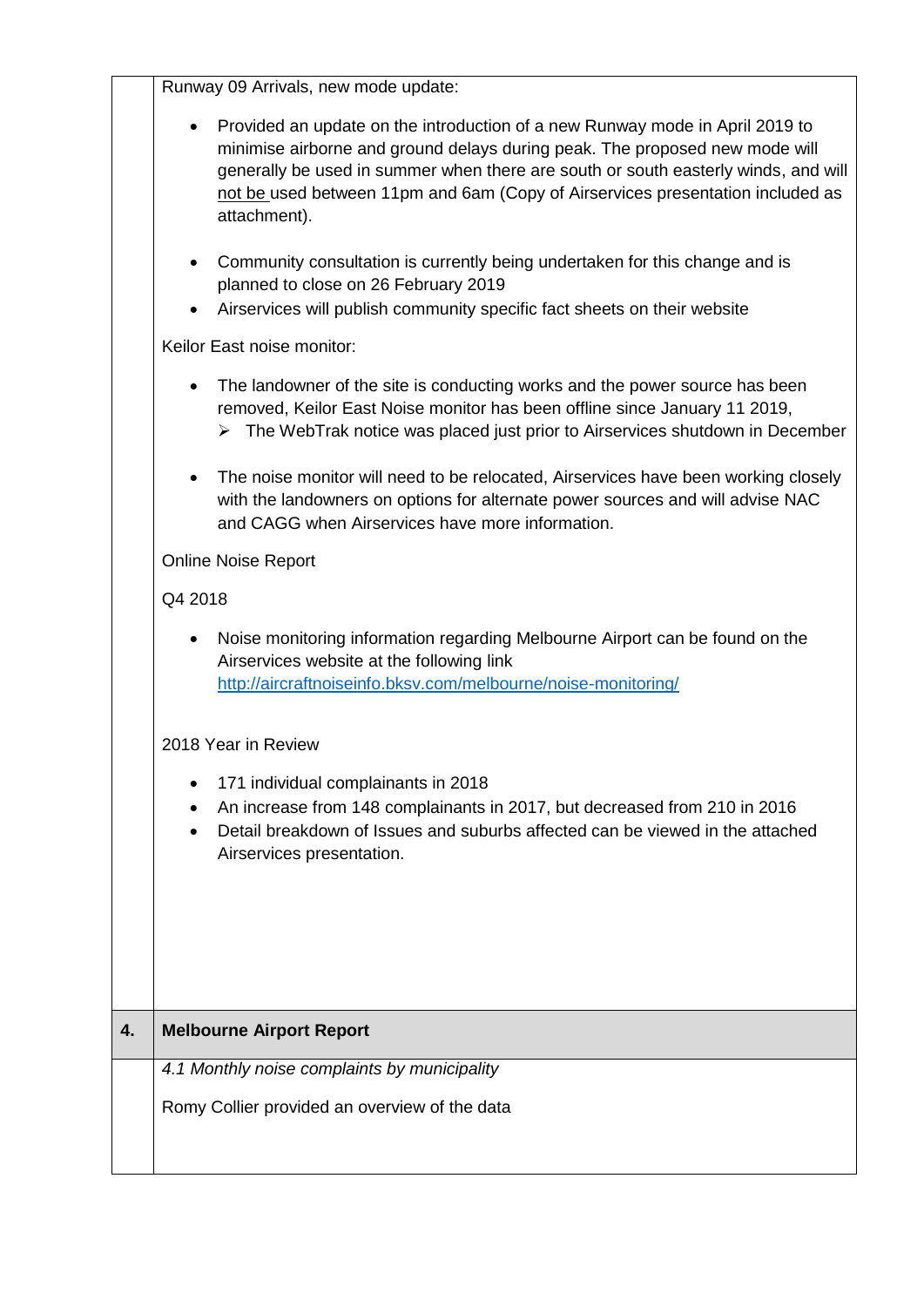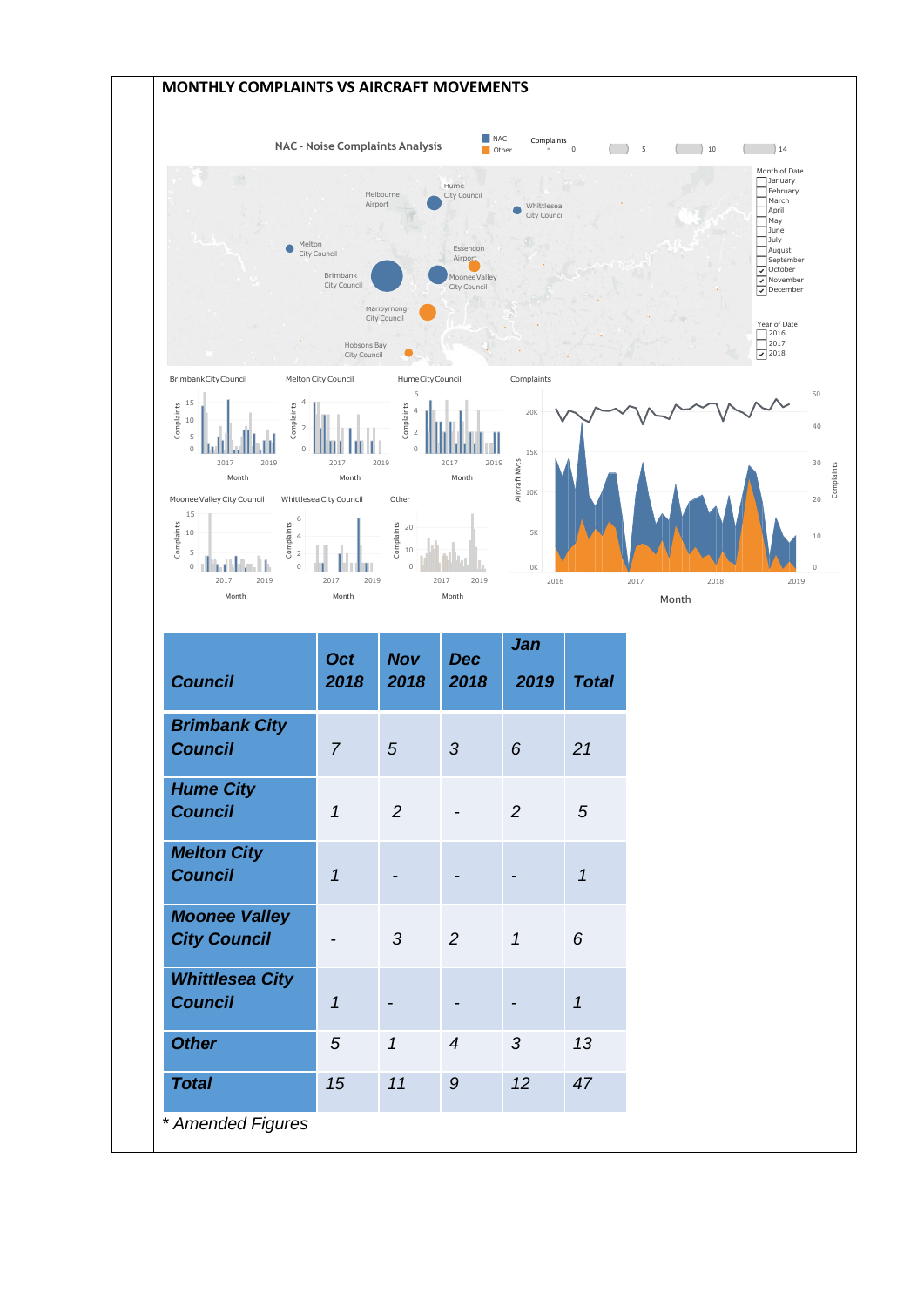*Feedback from Meeting on Noise Complaints:*

Some Municipalities receive a small number of noise complaints. As the local government authorities are not the manager of noise complaints, the notifiers are redirected to AirServices. It appears from the data received by AirServices that not many follow up and lodge a complaint with AirServices Site but not many follow through.

APAM requested feedback on the way that noise data is currently presented and whether we improve the format of the information we provide. It was noted that APAM is developing a Surveymonkey that will be circulated to NAC members before the next meeting.

## *4.2 Master Plan*

Romy Collier provided an update on the 2018 Master Plan.

- Due for Ministerial approval by 4 March 2019
- Notification of approval and availability of the final plan to occur:
	- o State circulated newspaper
		- o Copies available via web, APAM offices

Comments from the community on the Draft of the Master Plan 2018 focused mainly on:

- The additional noise with the introduction of the new runway.
- Ground transport congestion
- Increase number of Aircraft

Government has been informed of submissions, outcomes, responses and studies from Councils and community as part of the approval requirements.

Roads Program – T4 Express Loop Road

- 1<sup>st</sup> stage elevated road link to join existing T4 ground transport hub.
- 2<sup>nd</sup> stage managing congestion in and around Melbourne Airport (particular focus on forecourt)

## *4.3 Safeguarding update*

.

Romy Collier provided an overview of the key planning issues currently being addressed:

1376-1432 Calder Hwy Diggers Rest

- Proposed camping & Caravan Park.
- Site within MAEO2 discretionary use.
- New NE runway will increase noise impacts.
- perspective (i.e. further investigation of acoustic treatments to fixed cabins, less caravan space, possible restriction to length of stay by way of a covenant).
- Potential for non-permanent structures that may not meet noise attenuation standards.
- No clear cut mechanism to prevent long term or permanent accommodation.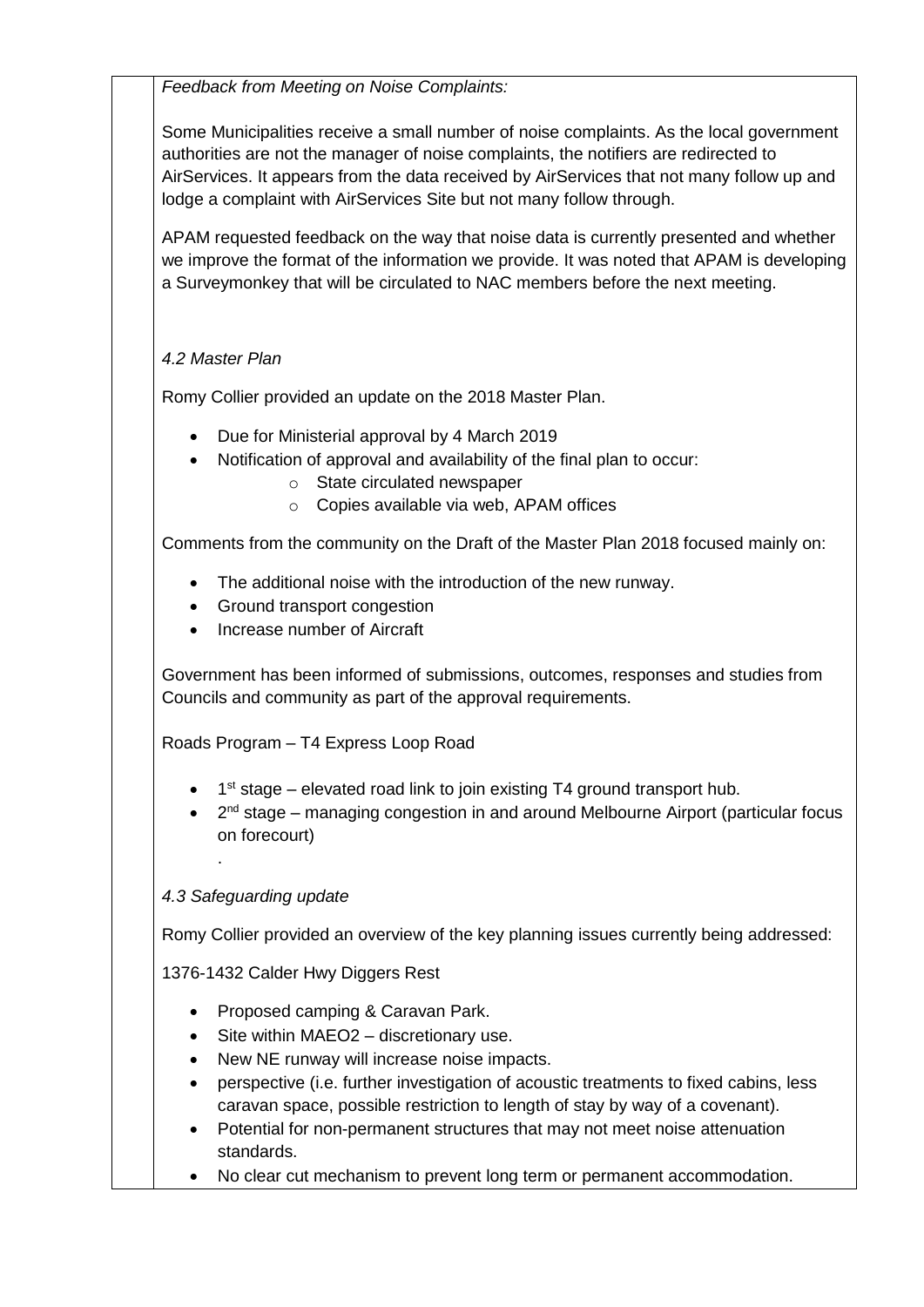| 7. | <b>Next meeting:</b>                                                                                                                                                                                                                                                                                                                                                                                                                                                                                                                                                                                                                                                                                                                                                                                                                                                                                                           |
|----|--------------------------------------------------------------------------------------------------------------------------------------------------------------------------------------------------------------------------------------------------------------------------------------------------------------------------------------------------------------------------------------------------------------------------------------------------------------------------------------------------------------------------------------------------------------------------------------------------------------------------------------------------------------------------------------------------------------------------------------------------------------------------------------------------------------------------------------------------------------------------------------------------------------------------------|
|    | Nil                                                                                                                                                                                                                                                                                                                                                                                                                                                                                                                                                                                                                                                                                                                                                                                                                                                                                                                            |
| 6. | Any other business                                                                                                                                                                                                                                                                                                                                                                                                                                                                                                                                                                                                                                                                                                                                                                                                                                                                                                             |
|    | Strategy for rural areas, investigative works produced issues and options, draft<br>release at the end of 2019. Looking at APAM to review and comment on papers.                                                                                                                                                                                                                                                                                                                                                                                                                                                                                                                                                                                                                                                                                                                                                               |
|    | Hume                                                                                                                                                                                                                                                                                                                                                                                                                                                                                                                                                                                                                                                                                                                                                                                                                                                                                                                           |
|    | Nil                                                                                                                                                                                                                                                                                                                                                                                                                                                                                                                                                                                                                                                                                                                                                                                                                                                                                                                            |
|    | <b>Brimbank</b>                                                                                                                                                                                                                                                                                                                                                                                                                                                                                                                                                                                                                                                                                                                                                                                                                                                                                                                |
|    | Opposed proposal for Caravan Park at 1376-1432 Calder Hwy Diggers Rest due to<br>traffic and urban design concerns.                                                                                                                                                                                                                                                                                                                                                                                                                                                                                                                                                                                                                                                                                                                                                                                                            |
|    | Melton                                                                                                                                                                                                                                                                                                                                                                                                                                                                                                                                                                                                                                                                                                                                                                                                                                                                                                                         |
| 5. | <b>Reports from other members</b>                                                                                                                                                                                                                                                                                                                                                                                                                                                                                                                                                                                                                                                                                                                                                                                                                                                                                              |
|    | Permit about to expire (following several extensions granted by Council) due to<br>$\bullet$<br>proponent adopting a staged construction program.<br>Proponent now seeking 3 year extension to allow completion of final stage (4 units<br>$\bullet$<br>and 18 apartments).<br>Proponent indicated intent to amend apartment component from 18 apartments to<br>$\bullet$<br>10 units.<br>Site currently affected by MAEO1 and MAEO2, however 2018 ANEF results in<br>$\bullet$<br>majority of subject area being within MAEO2.<br>Proposed density ratios will be 1:400 (4 units) and 1:240 (prospective 10 units).<br>$\bullet$<br>1:400 will comply with MAEO2, and 1:240 represents an improvement in<br>comparison to approved apartment density ratio.<br>APAM currently considering supporting the permit extension, subject to suitable<br>$\bullet$<br>noise attenuation being implemented as per AS2021 requirements |
|    | 1390 Pascoe Vale Road, Coolaroo<br>Original planning permit issued in 1998 (pre-MAEO) allowing a retirement village<br>$\bullet$<br>comprising apartments, gym, convenience shop and restaurants.                                                                                                                                                                                                                                                                                                                                                                                                                                                                                                                                                                                                                                                                                                                              |
|    | APAM met with proponent to discuss intent of the proposal and suitable options to<br>$\bullet$<br>make proposal viable on the site from APAM's perspective (i.e. further investigation<br>of acoustic treatments to fixed cabins, less caravan space, possible restriction to<br>length of stay by way of a covenant).<br>VCAT appeal lodged by the proponent, and APAM have submitted a Statement of<br>$\bullet$<br>Grounds to become a party to the appeal, scheduled for 29 April 2019 (4 days).                                                                                                                                                                                                                                                                                                                                                                                                                           |
|    | APAM objected and Council subsequently refused application on a range of<br>$\bullet$<br>grounds, including APAM grounds.                                                                                                                                                                                                                                                                                                                                                                                                                                                                                                                                                                                                                                                                                                                                                                                                      |